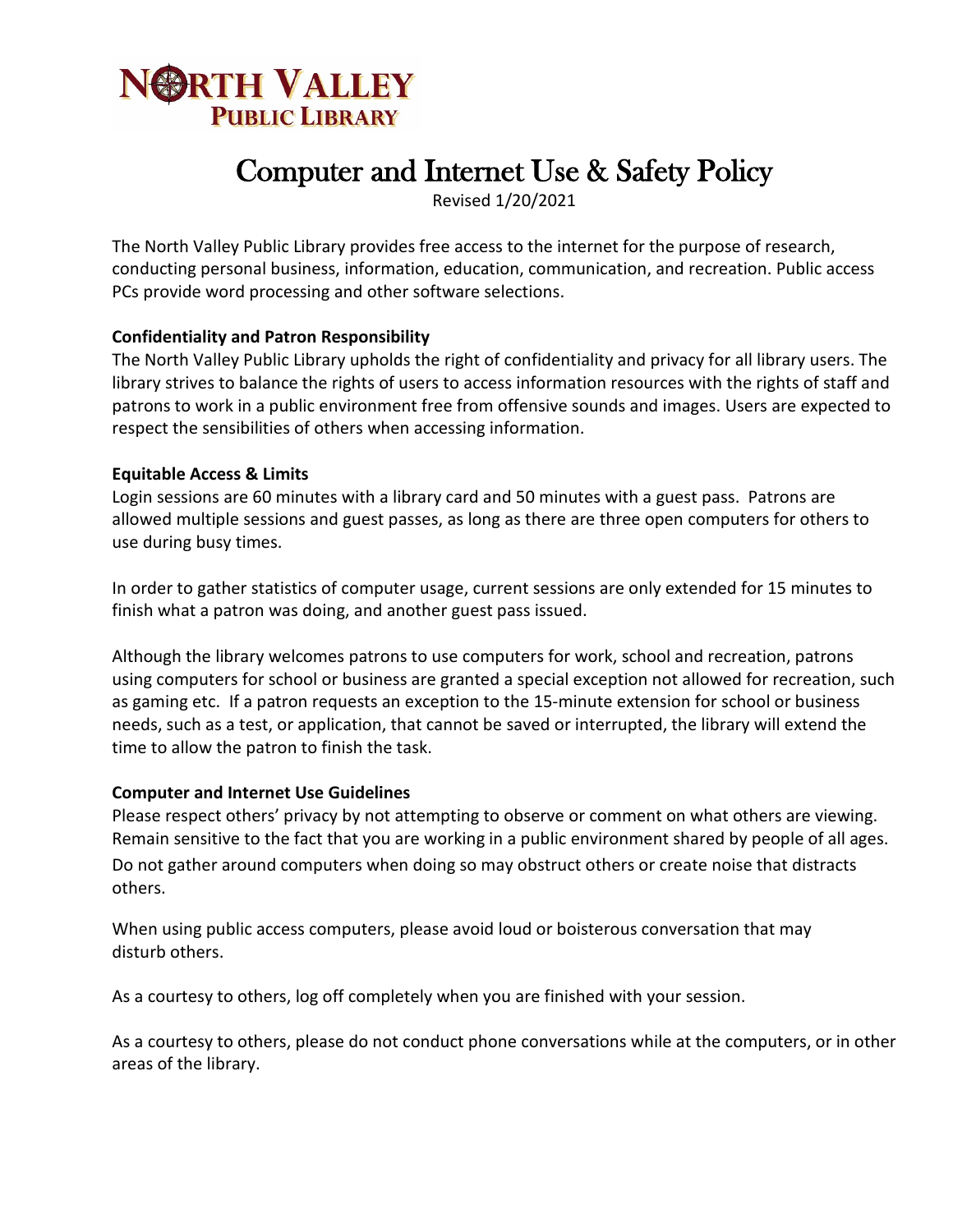## Desktop Computers

There is one computer workstation available for people with low vision, blindness or low dexterity. There is one adjustable-height computer workstation for people in wheelchairs. Patrons requiring these accommodations are given priority to use these workstations. Patrons who do not require accommodations may be asked to give up an accessible workstation for someone who does.

There are two computers in the children's room that are for patrons 12 and younger.

A maximum of two persons may sit/work together on one computer.

There is a per page charge for printing from public computers.

Free wireless internet service is available within the library to anyone who brings his/her own laptop, smart phone or tablet.

The public internet terminals shut down 15 minutes prior to library closure.

# **Misuse of Library Computers**

Illegal activities and activities that interfere with, or disrupt, the network, users, services, or equipment, are prohibited, and not protected by the library's privacy policy. The library does not routinely monitor public computers, but reserves the right to do so when a violation of this policy or illegal activity is suspected. Staff is authorized to take immediate action to protect the security of computers and the network and to enforce the following rules. This includes confiscating any removable media, requiring a user to leave a computer or the premises, and contacting law enforcement authorities.

Internet users are responsible for complying with copyright law, licensing agreements and the policies of individual web sites that they view. The library takes copyright infringement and illegal downloading seriously and has filters to block pornographic material. The library takes appropriate measures to prevent misuse such as changing the Wi-Fi password, tracking IPs as necessary, and blocking proxy servers. Misuse of computer equipment or software may result in loss of computer privileges, loss of library privileges and prosecution.

**Misuse** includes but is not limited to:

- Failing to pay for printing
- Viewing material that violates federal, state or local laws or regulations, including those regarding accessing, viewing, printing and distributing obscenity or child pornography
- Hacking into the library computer system or any other computer system
- Mishandling, damaging or attempting to damage computer equipment or software
- Tampering with computer settings
- Interfering with system operations, integrity or security
- Attempting to gain or gaining access to another person's files
- Engaging in any activity that is deliberately offensive or creates an intimidating or hostile environment
- Violating copyright laws and software licensing agreements or the policies of the individual web sites that you view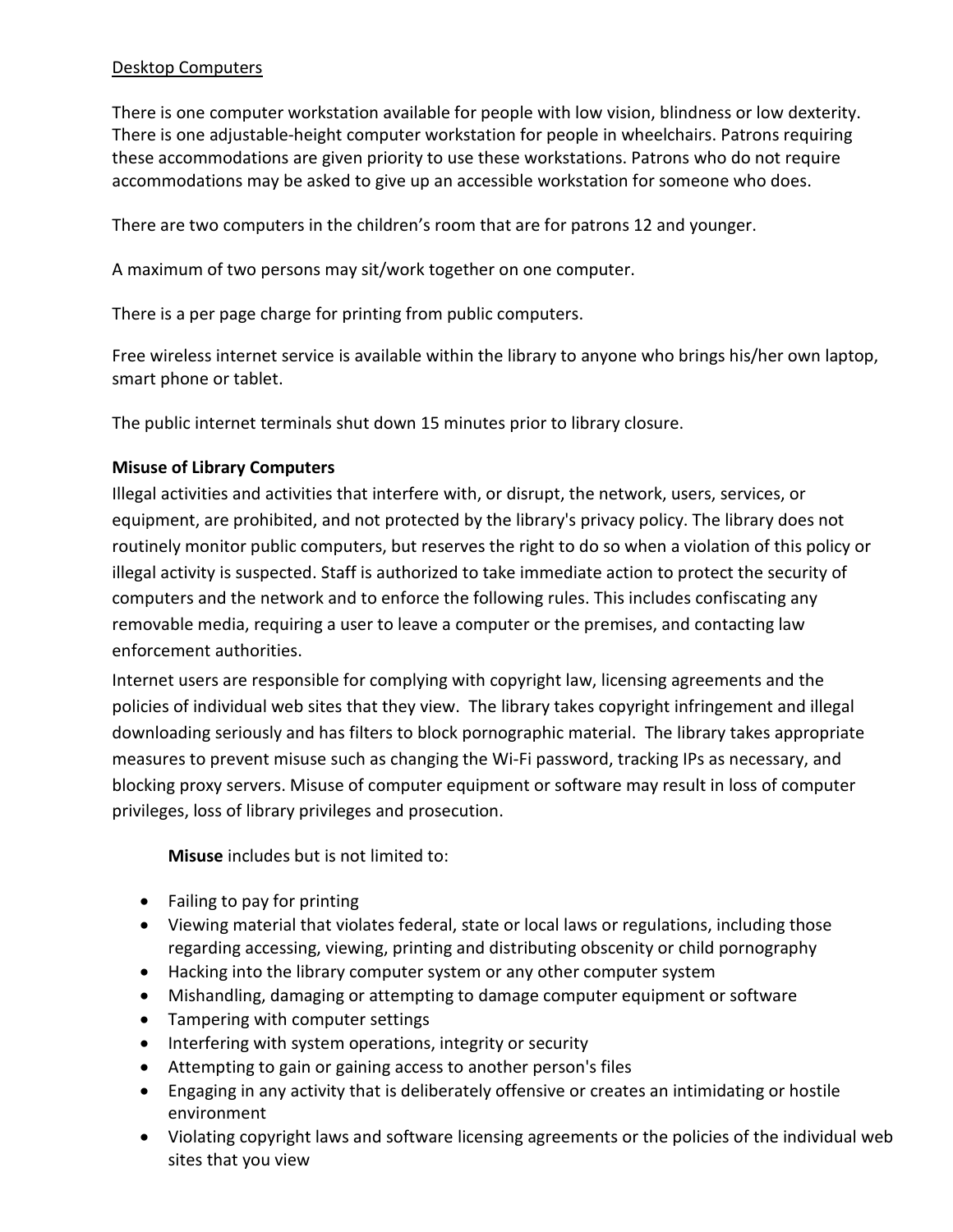- Failing to comply with a staff person's request to give up a computer
- Any other violation of the Computer and Internet Use Policy

## **Caveats**

The internet is a global entity with a wide variety of content. Though it can provide access to excellent information, it also contains information that may be inaccurate, outdated, or offensive to individuals. Library patrons use it at their own risk. The use of Internet resources carries with it the responsibility to evaluate the quality of information accessed. The availability of information on the internet does not constitute endorsement of the content by the North Valley Public Library.

The library does not select the material on the internet and has no means or statutory authority to assure that only constitutionally protected material is available on the internet. The authority to determine what illegal (obscene) content rests with the Ravalli County Attorney and the Montana Attorney General.

Files may be downloaded using supported media. Software and other files downloaded from the internet may contain viruses or spyware that may infect other computers. The library is not responsible for damage to media or corruption of data, including that caused by mechanical malfunction caused by virus or spyware infection while using library computers.

## **Internet Safety Introduction**

It is the policy of the North Valley Public Library to:

(a) prevent user access over its computer network to, or transmission of, inappropriate material via Internet, electronic mail, or other forms of direct electronic communications;

(b) prevent unauthorized access and other unlawful online activity;

(c) prevent unauthorized online disclosure, use, or dissemination of personal identification information of minors; and

(d) comply with the Children's Internet Protection Act [Pub. L. No. 106-554 and 47 USC 254(h)].

## **Definitions**

Key terms are as defined in the [Children's Internet Protection Act.](http://www.fcc.gov/guides/childrens-internet-protection-act)

## **Access to Inappropriate Material**

To the extent practical, technology protection measures (or "Internet filters") shall be used to block or filter Internet, or other forms of electronic communications, access to inappropriate information.

Specifically, as required by the Children's Internet Protection Act, blocking shall be applied to visual depictions of material deemed obscene or child pornography, or to any material deemed harmful to minors.

## **Inappropriate Network Usage**

To the extent practical, steps shall be taken to promote the safety and security of users of the North Valley Public Library online computer network when using electronic mail, chat rooms, instant messaging, and other forms of direct electronic communications.

Specifically, as required by the Children's Internet Protection Act, prevention of inappropriate network usage includes: (a) unauthorized access, including so-called 'hacking,' and other unlawful activities; and (b) unauthorized disclosure, use, and